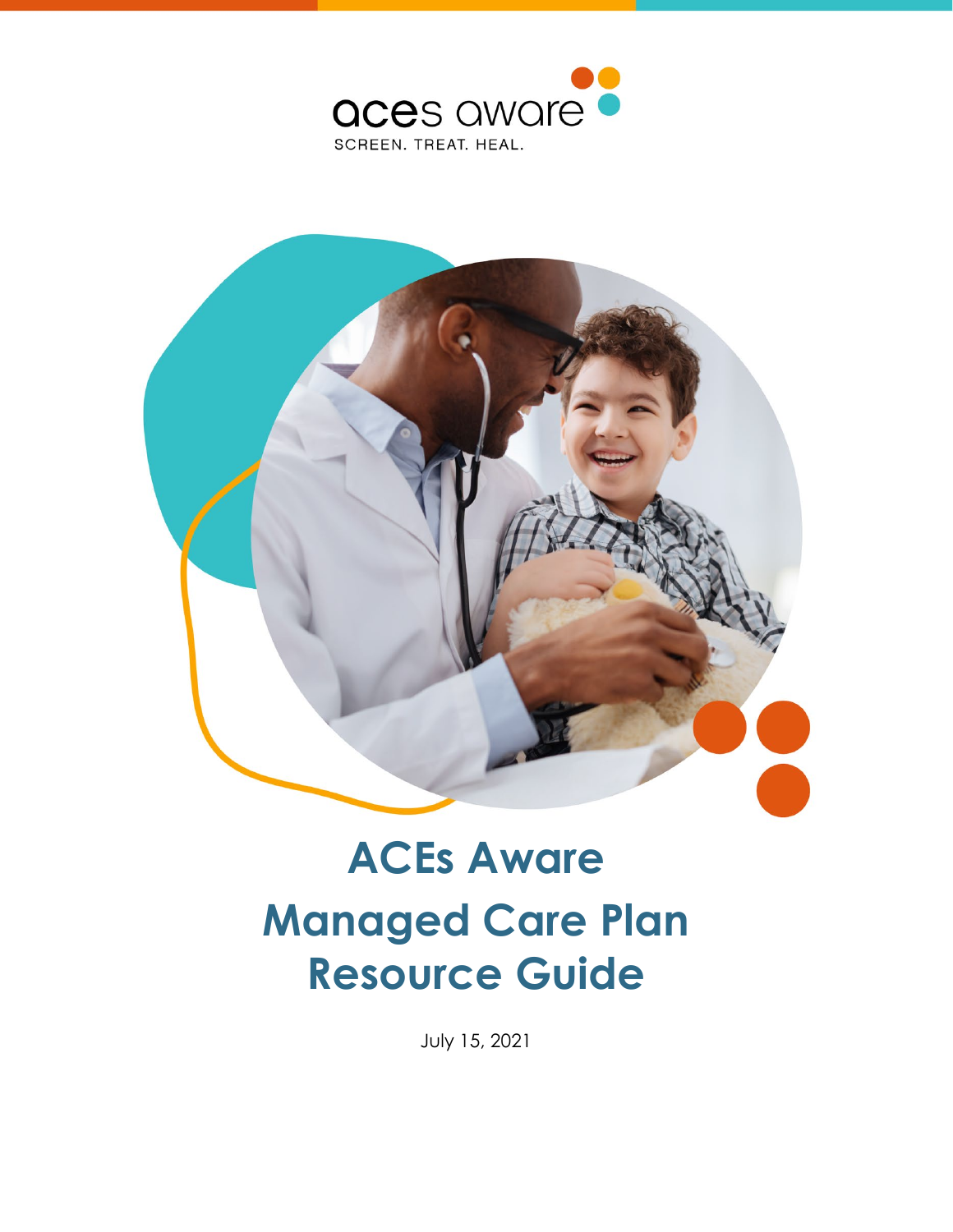

#### **Table of Contents**

| Section 1 – The Role of Health Plans in the ACEs Aware Initiative4 |  |
|--------------------------------------------------------------------|--|
|                                                                    |  |
| Connecting with Contracted Providers and Delegated Entities 5      |  |
|                                                                    |  |
| Monitoring and Oversight of Screening, Billing, and Reimbursement7 |  |
|                                                                    |  |
|                                                                    |  |
|                                                                    |  |
|                                                                    |  |
|                                                                    |  |
|                                                                    |  |
|                                                                    |  |
|                                                                    |  |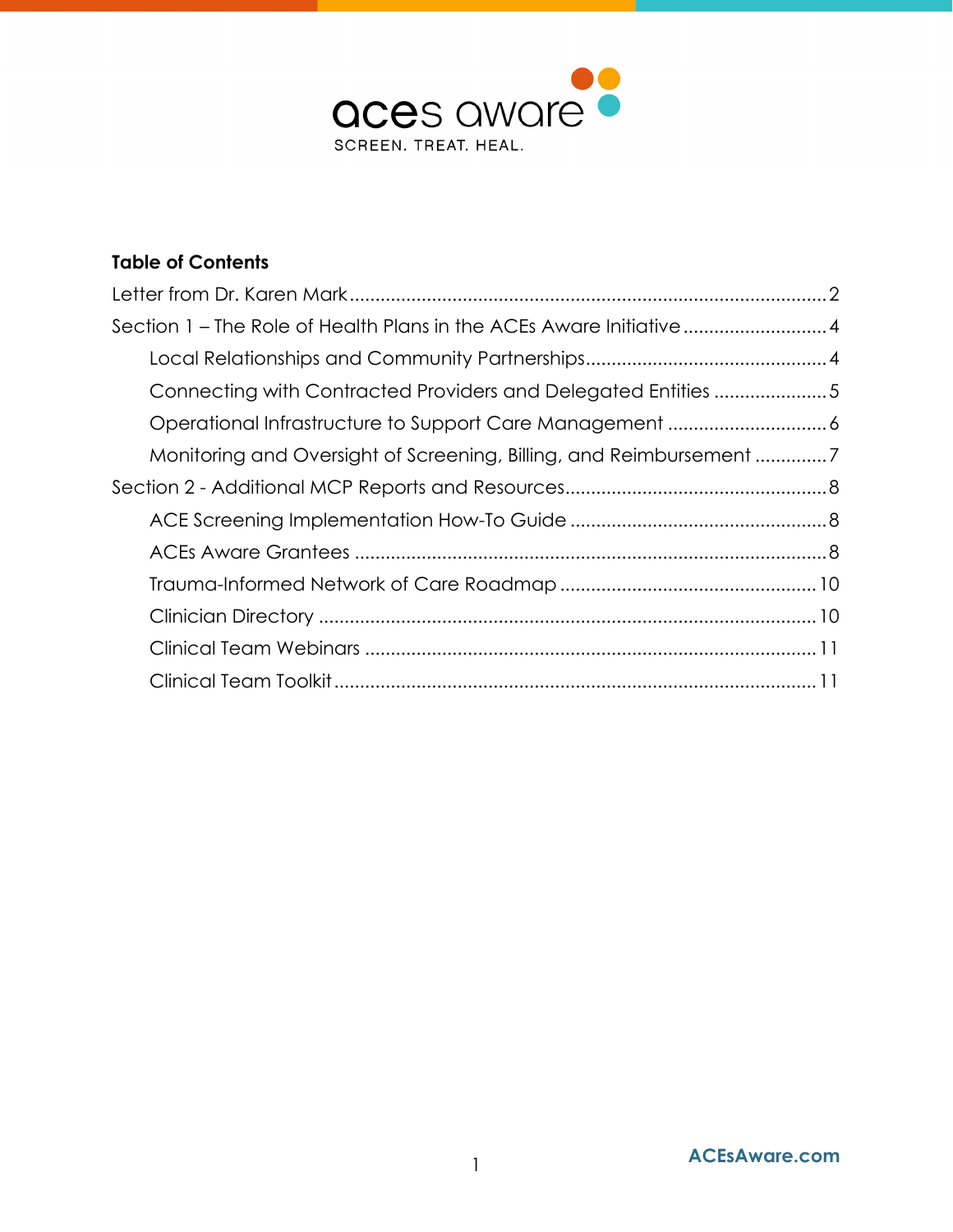

# <span id="page-2-0"></span>**Letter from Dr. Karen Mark**

July 15, 2021

Dear Colleagues:

Thank you for your interest in the ACEs Aware initiative. The purpose of this Resource Guide is to provide strategies and information to help you learn more about how your health plan can be an active part of Trauma-Informed Networks of Care in your service areas. Your role as a trusted source in the community makes you an important part of this effort and we look forward to your partnership.

As you may know, cumulative adversity, especially when experienced during critical and sensitive periods of child development, is a root cause to some of the most harmful, persistent, and expensive health challenges facing our state and nation – from heart disease to homelessness.[1,](#page-11-2)[2](#page-11-3) Adverse Childhood Experiences (ACEs) are potentially traumatic events that occur in childhood. The term "ACEs" refers to 10 categories of adversities in three domains – abuse, neglect, and household challenges – experienced by age 18 years that were evaluated in the 1998 Centers for Disease Control and Prevention (CDC) and Kaiser Permanente landmark study of the same name.[3](#page-11-4)

ACEs cross ethnic, socioeconomic, gender, and geographic lines and affect millions of Californians – in fact, 62% of us have had at least one ACE. Children are uniquely vulnerable to the effects of an overactive stress response because their brains and bodies are still developing. Parental ACEs and toxic stress can also affect the health of subsequent generations – with effects transmitted from parent to child and even to grandchild.

But there is hope. We can take action now to save lives. Screening for and responding to ACEs and toxic stress with evidence-based interventions and trauma-informed care can help patients achieve positive health outcomes despite their negative childhood experiences. This is where you come in.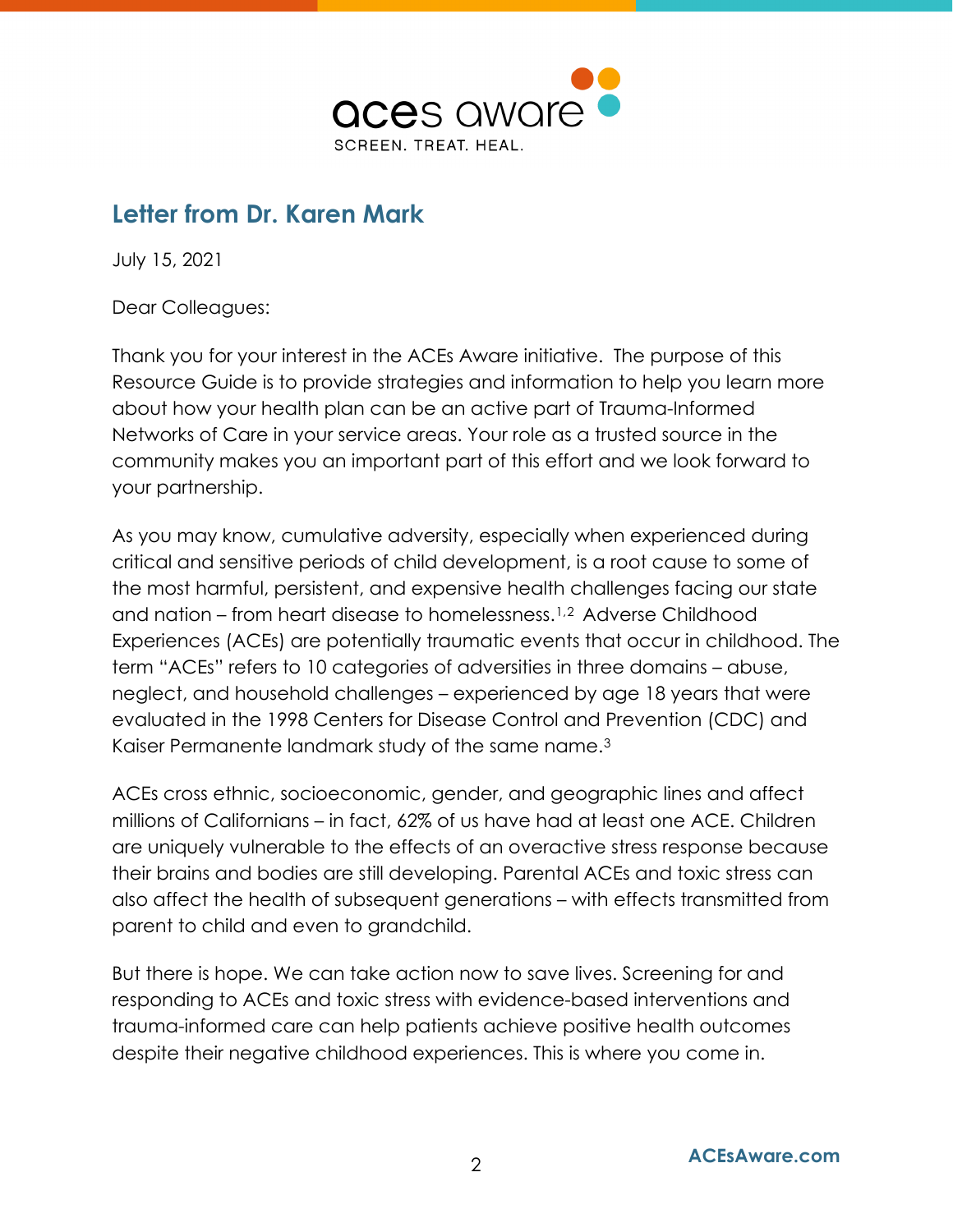

The ACEs Aware initiative is partnering with organizations and communities across the state to ensure that Medi-Cal clinical teams have the training, tools, and resources they need to effectively conduct ACE screenings and treat the impacts of toxic stress. Medi-Cal managed care plans have a critical role to play in supporting and motivating their providers in committing to these efforts.

Specifically, we are excited about the opportunities for Medi-Cal managed care plans to:

- Support systems-level adoption and implementation of ACE screening, response, and trauma-informed care;
- Ensure Medi-Cal clinicians have information about and access to necessary services and supports to help patients mitigate the toxic stress response; and
- Partner with and incentivize providers to bolster the member experience following an ACE screening – conducting a full health risk assessment, devising a trauma-informed treatment plan, and assisting families in navigating the referral and response process.

I hope that the materials included in this guide will be useful to you and your teams in advancing the important work of screening for ACEs, providing traumainformed care, and mitigating the effects of toxic stress. Together, through the ACEs Aware initiative, we can improve the lives and health outcomes of our beneficiaries.

I look forward to our continued collaboration.

Karen Mark, M.D., Ph.D. Medical Director California Department of Health Care Services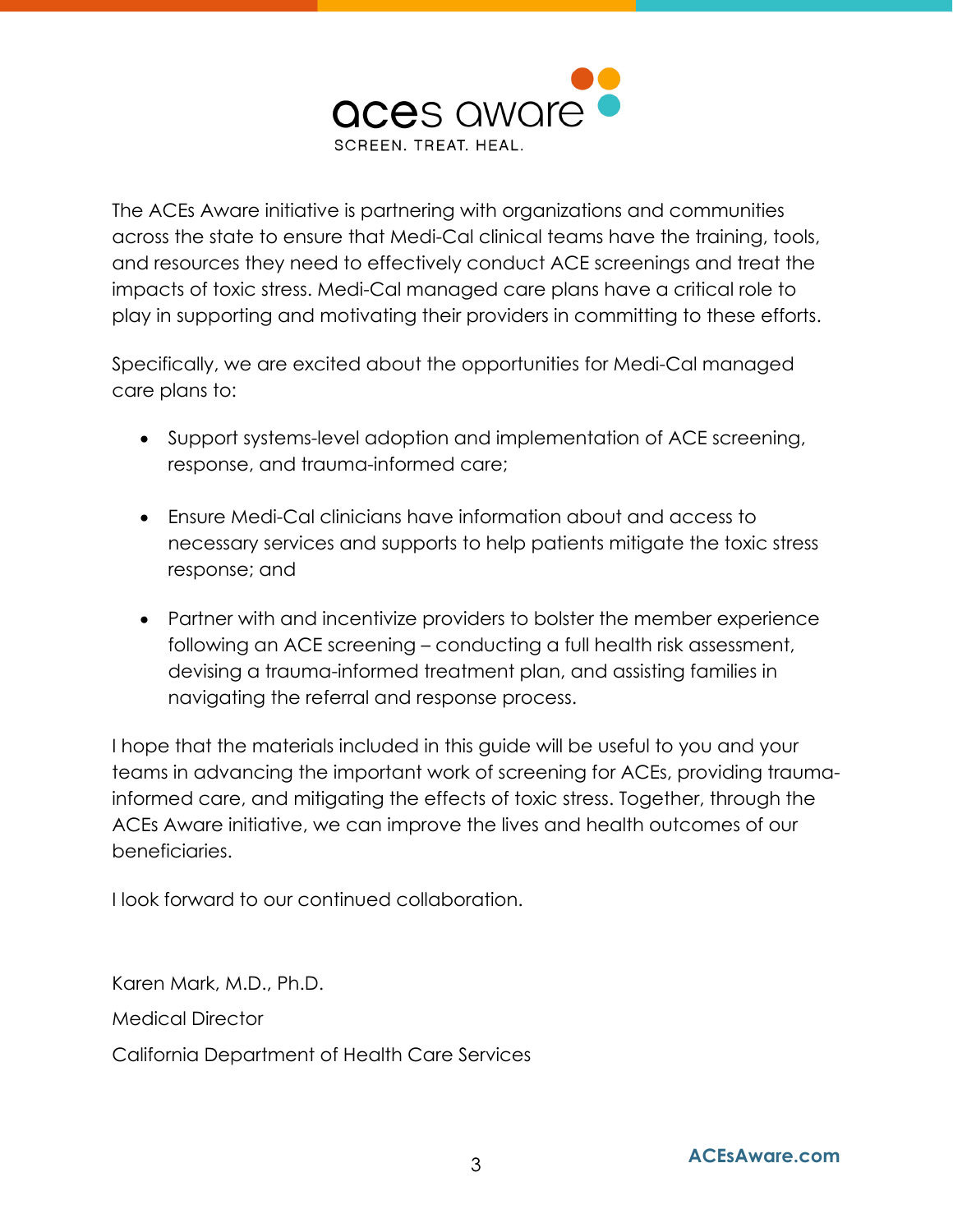

# <span id="page-4-0"></span>**Section 1 – The Role of Health Plans in the ACEs Aware Initiative**

In California, approximately 83 percent of Medi-Cal beneficiaries are enrolled in a Medi-Cal managed care plan (MCP).[4](#page-11-5) Engaging MCP leadership is vital to the success of the ACEs Aware initiative, both at a statewide and local level. There are multiple ways for MCPs to be involved in the initiative to support better outcomes for their members.

Specifically, we are excited about the opportunities for Medi-Cal managed care plans to:

- Support systems-level adoption and implementation of ACE screening, response, and trauma-informed care;
- Ensure Medi-Cal clinicians have information about and access to necessary services and supports to help patients mitigate the toxic stress response; and
- Partner with and incentivize providers to bolster the member experience following an ACE screening – conducting a full health risk assessment, devising a trauma-informed treatment plan, and assisting families in navigating the referral and response process.

### <span id="page-4-1"></span>Local Relationships and Community Partnerships

Since July 2020, ACEs Aware has awarded \$45.1 million in grants to 137 community-based organizations (CBOs), federally qualified health centers (FQHCs), universities, and local government agencies to help cultivate crosssector Trauma-Informed Networks of Care that support providers, individuals, and families in preventing and addressing the impact of ACEs and toxic stress on health.

• As outlined in our Network of Care Roadmap, a Trauma-Informed Network of Care is a group of interdisciplinary health, education, and human service professionals, community members, and organizations that support adults, children, and families by providing access to evidence-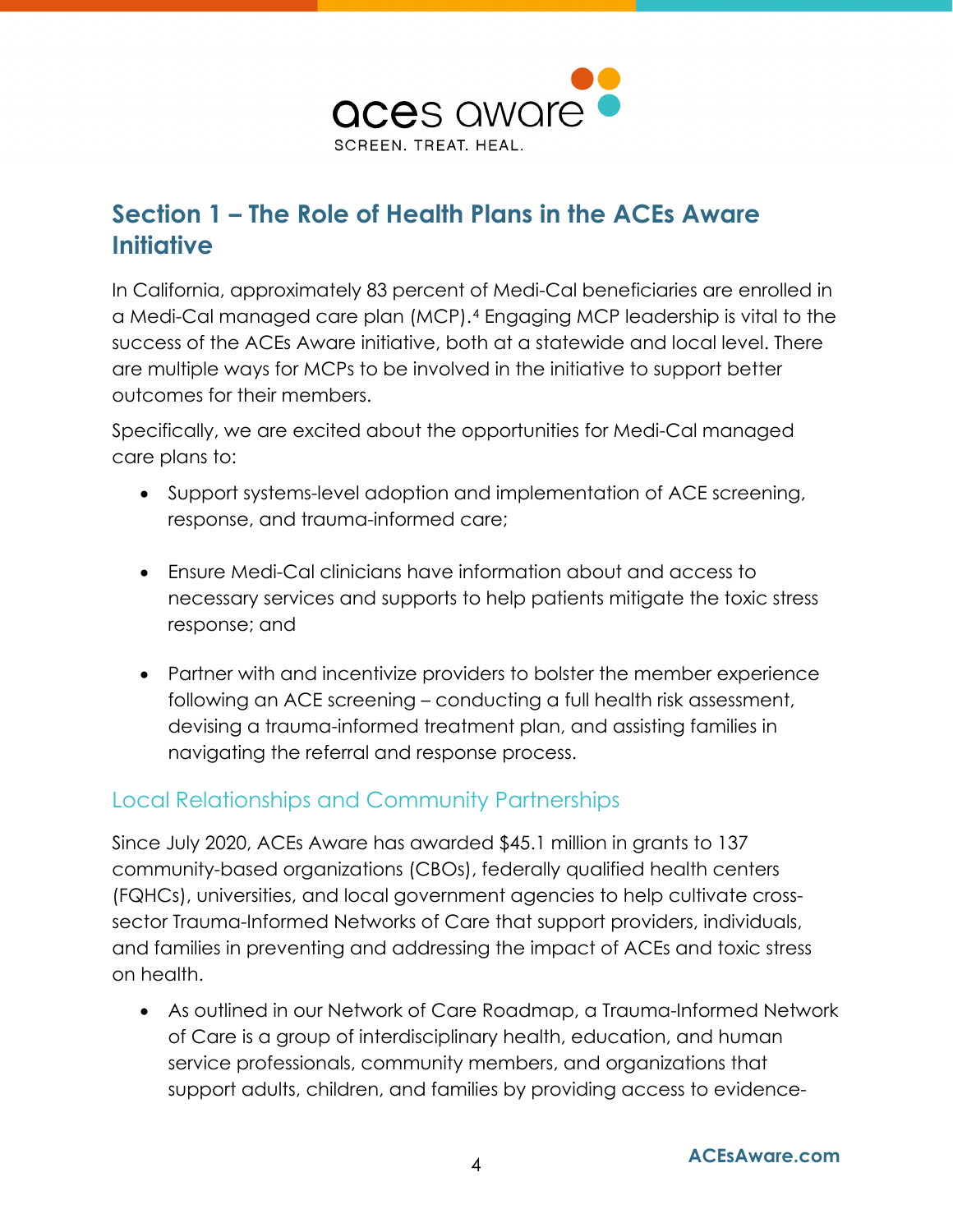

based "buffering" resources and supports that help to prevent, treat, and heal the harmful consequences of toxic stress. Managed care plans should review the Roadmap, which has more information on the vital role they play in establishing a Trauma-Informed Network of Care: [https://www.acesaware.org/wp-content/uploads/2021/06/Aces-Aware-](https://www.acesaware.org/wp-content/uploads/2021/06/Aces-Aware-Network-of-Care-Roadmap.pdf)[Network-of-Care-Roadmap.pdf](https://www.acesaware.org/wp-content/uploads/2021/06/Aces-Aware-Network-of-Care-Roadmap.pdf)

- Managed care organizations have a critical role to play as partners in local Trauma-Informed Networks of Care. MCPs are increasingly being asked to provide their members with an array of care coordination services and supports addressing social needs (e.g., housing, food insecurity). While these social determinants of health are distinct from ACEs, efforts aimed at supporting patients experiencing toxic-stress related to either category are closely aligned.
- MCPs across California are working closely with ACEs Aware Grantees today to build and augment local Trauma-Informed Networks of Care. There are many ways for MCPs to participate in local ACEs Aware activities: by joining workgroups or steering committees, establishing partnerships with Grantee organizations, and sponsoring local education and outreach activities. Information on ACEs Aware Grantees can be found here: [https://www.acesaware.org/grants/grant-program](https://www.acesaware.org/grants/grant-program-information/)[information/](https://www.acesaware.org/grants/grant-program-information/)

### <span id="page-5-0"></span>Connecting with Contracted Providers and Delegated Entities

Managed care plans can use their robust education and communication infrastructures to funnel information to provider and member networks, offering direct assistance, engagement, and training opportunities. MCPs should take an active role in promoting training completion among their network providers as well as regularly reminding them about the benefits of screening for ACEs, the value it can bring to patient care and clinical practice, and the Medi-Cal requirements for payment.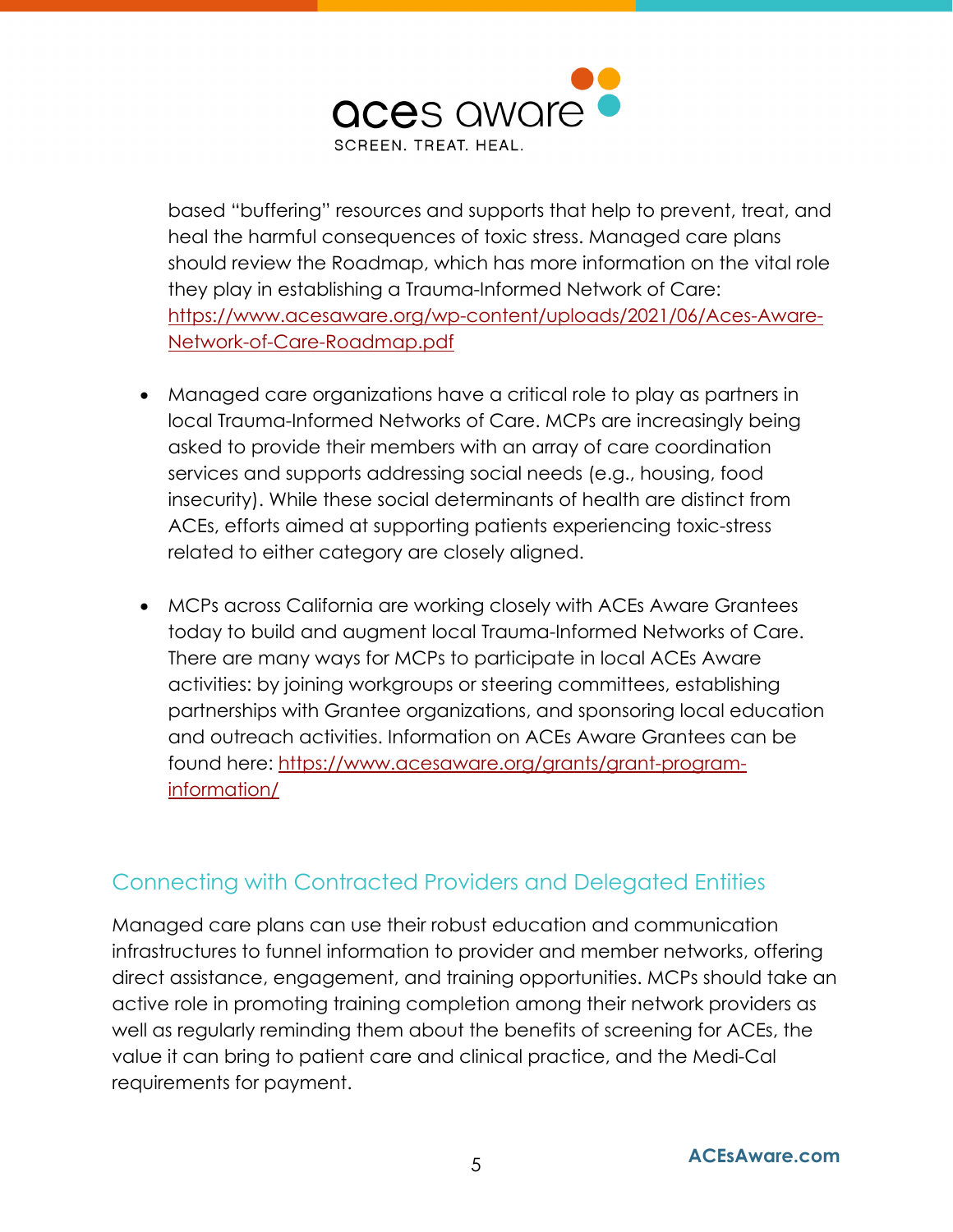

- Including ACEs Aware content in provider newsletters and health plan provider manuals will ensure they are well equipped to screen. This communication should also include details on Medi-Cal reimbursement and how to interface with MCP's to share data.
- MCPs that are delegating the operation and oversight of some aspects of ACE screening implementation downstream, such as to delegated entities and Independent Physician Associations (IPAs), should discuss ACEs Aware efforts during joint operating committee meetings (JOCs) and share information and resources with their delegates.
- Leveraging the data that ACEs Aware has [made available](https://www.acesaware.org/blog/new-data-reports-on-aces-aware-training-and-screening/) that details the number of ACE screenings conducted to date and the number of Medi-Cal providers who have completed the "Becoming ACEs Aware in California" training can be an effective strategy for targeting providers and communities where adoption of ACE screening needs further encouragement.

# <span id="page-6-0"></span>Operational Infrastructure to Support Care Management

Tapping into MCPs' operational infrastructure will help support program sustainability and bolster the efforts of individual providers, local clinics, and CBOs.

- MCPs should leverage existing MCP-provider network data exchange pathways to share screening data and referral information. This will enable MCPs to support tracking of referrals and incorporate the ACE screening into member care management plans. Ultimately, such tracking and information exchange can allow plans and providers to establish a closed loop referral system.
- This may also include establishing agreements with ACEs Aware grantees and clinics to share ACE screenings and care plans. ACEs Aware will provide more direction and tools around this process in the future.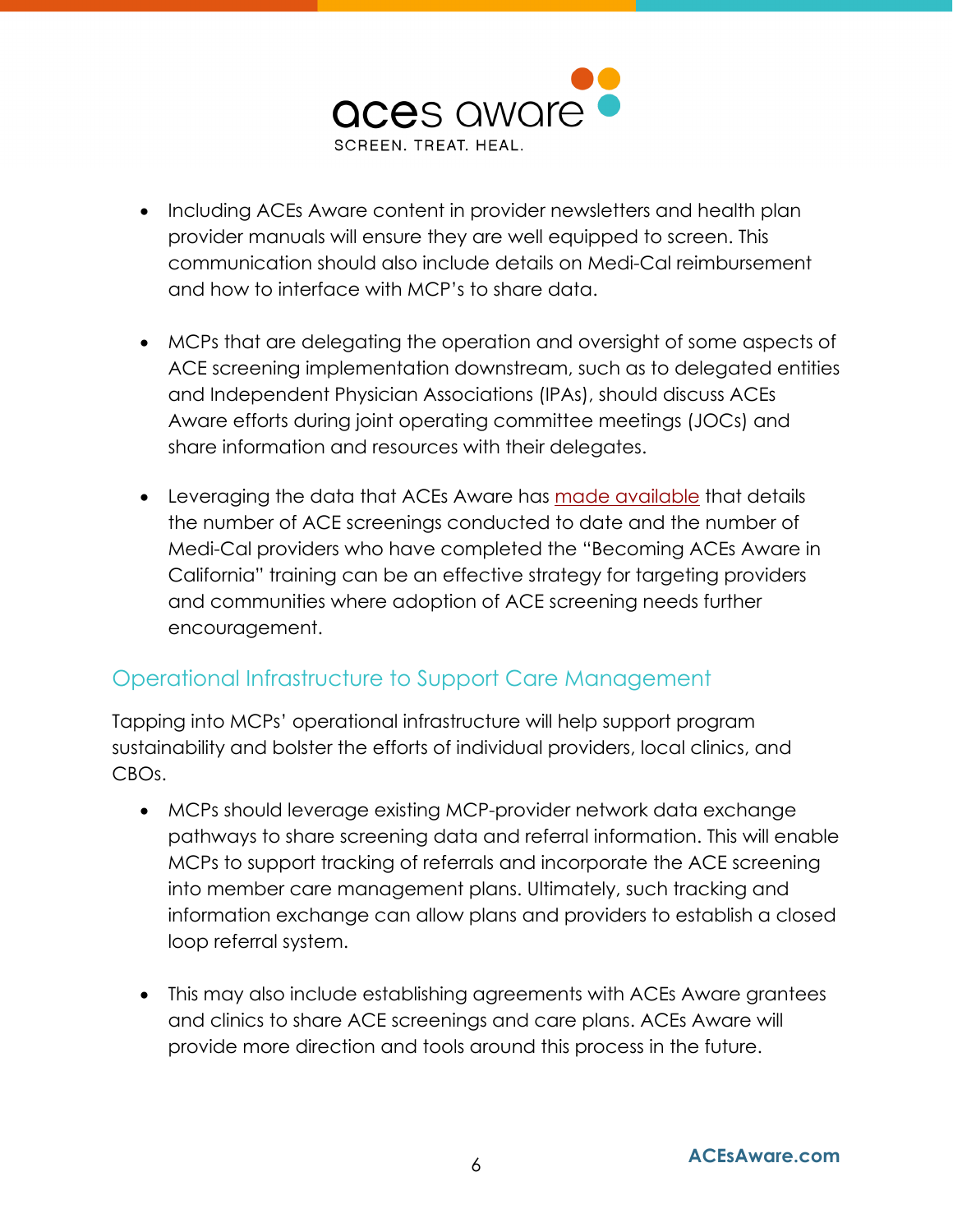

## <span id="page-7-0"></span>Monitoring and Oversight of Screening, Billing, and Reimbursement

A key health plan function is to ensure claims are paid timely and that only eligible providers receive payment for ACE screenings. These activities include collecting encounter data, tracking attestation and screening data, and distributing payments to providers reflected on the claims and encounters.

- DHCS maintains a list of providers who have attested to completing a certified ACEs Aware Core Training. DHCS updates the ACEs Provider Training Attestation data file once per month on the first of the month.
- Other entities that bill Medi-Cal may request provider attestation data for program implementation purposes, such as confirming that providers have submitted an attestation form.

The table below summarizes key activities within managed care plan operational areas that may be implemented to support the MCP's role in the Network of Care.

| <b>MCP</b><br><b>Department</b> | <b>Product Operations/IT</b>                                                 | <b>Provider Network</b><br><b>Operations</b>                                                                                                                                                 | Claims/<br><b>Finance</b>                         | Care<br>Management/<br><b>Social Services</b>                                                                        | <b>Internal/External</b><br><b>Communications</b>                                                                                     |  |
|---------------------------------|------------------------------------------------------------------------------|----------------------------------------------------------------------------------------------------------------------------------------------------------------------------------------------|---------------------------------------------------|----------------------------------------------------------------------------------------------------------------------|---------------------------------------------------------------------------------------------------------------------------------------|--|
| <b>Activities</b>               | Include ACEs Aware<br>information in<br>member and provider<br>materials     | Use internal data to<br>monitor which providers<br>are ACEs Aware-<br>certified and<br>conducting ACE<br>screenings; discuss<br>oversight at Joint<br><b>Operating Committee</b><br>meetings | Receive and<br>process ACE<br>screening<br>claims | Connect with<br>providers on<br>screening results<br>and referrals:<br>support members<br>with referral follow<br>UD | Conduct internal<br><b>ACEs Aware</b><br>trainings to support<br>organizational<br>adoption of Trauma-<br>Informed Care<br>principles |  |
|                                 | <b>Monitor ACE</b><br>screening results data<br>from providers/CBOs          | Increase awareness of<br>available screening<br>reimbursement                                                                                                                                |                                                   | Integrate ACE<br>screening results<br>into care plan for<br>ongoing<br>management                                    | Notify provider<br>network and<br>members about<br>available resources                                                                |  |
|                                 | Partner with local ACEs Aware Grantees and CBOs as member of Network of Care |                                                                                                                                                                                              |                                                   |                                                                                                                      |                                                                                                                                       |  |

#### **Exhibit 1: Medi-Cal Managed Care Plan Role in the Network of Care**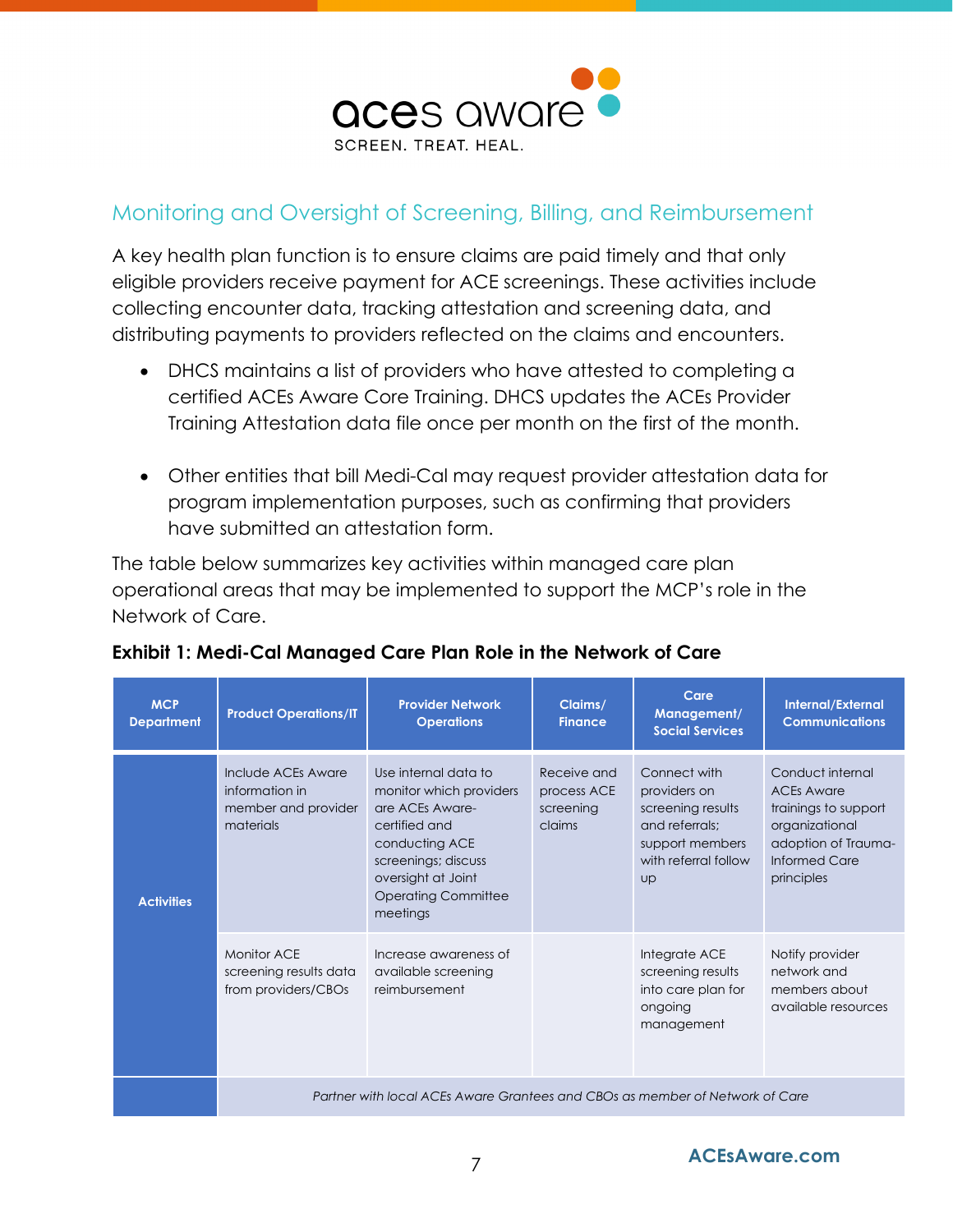

# <span id="page-8-0"></span>**Section 2 - Additional MCP Reports and Resources**

#### <span id="page-8-1"></span>ACE Screening Implementation How-To Guide

ACEs Aware recently released an ACE Screening Implementation "How-To Guide" that provides practical, step-by-step guidance, tools, and resources to help clinics complete their ACE screening implementation journey. The How-To Guide includes information and tools for clinical leadership and champions to encourage clinical practice adoption and integration of routine ACE screening, evidence-based interventions, and trauma-informed care. The goal in creating a How-To Guide is to promote faster, broader, and more accessible clinical adoption of ACE screening and systems change across California.

The first part of the How-To Guide, *Preparing the Foundation*, is available now at: [https://www.acesaware.org/implement-screening/stage-1-prepare](https://www.acesaware.org/implement-screening/stage-1-prepare-foundation/)[foundation/.](https://www.acesaware.org/implement-screening/stage-1-prepare-foundation/) Subsequent stages will be added in the coming months.

# <span id="page-8-2"></span>ACEs Aware Grantees

As noted above, Aurrera Health Group has planned, designed, and executed two rounds of ACEs Aware grants totaling \$45 million in funds being distributed between July 1, 2020, and June 30, 2022.

#### **Round 1 Grants (Provider Training, Engagement, and Communications)**:

- \$14.3 million for 150 Grants to 100 organizations.
- 52 Grants will expire on June 30, 2021.
- 99 Grants continue through December 2021 via no-cost extensions.

#### **Round 2 Grants (Network of Care Grantees):**

- \$30.8 million in grants to 35 communities across California.
- 26 Planning Grants of \$300,000 each operating through September 2021.
- 8 Implementation Grant awards of \$3 million each February 2021 through June 2022.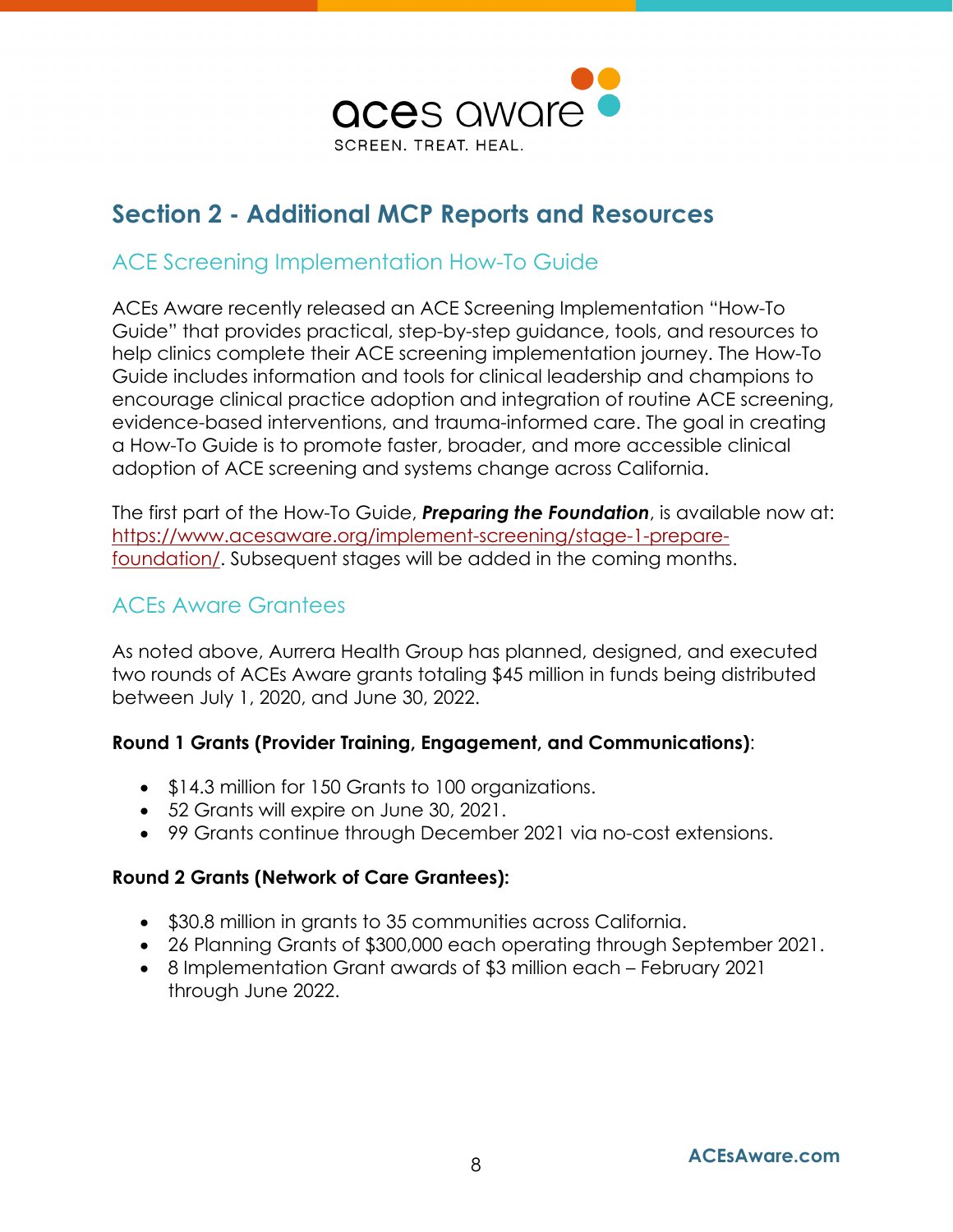

#### **Exhibit 2: Trauma Informed Network of Care Grant Awards**

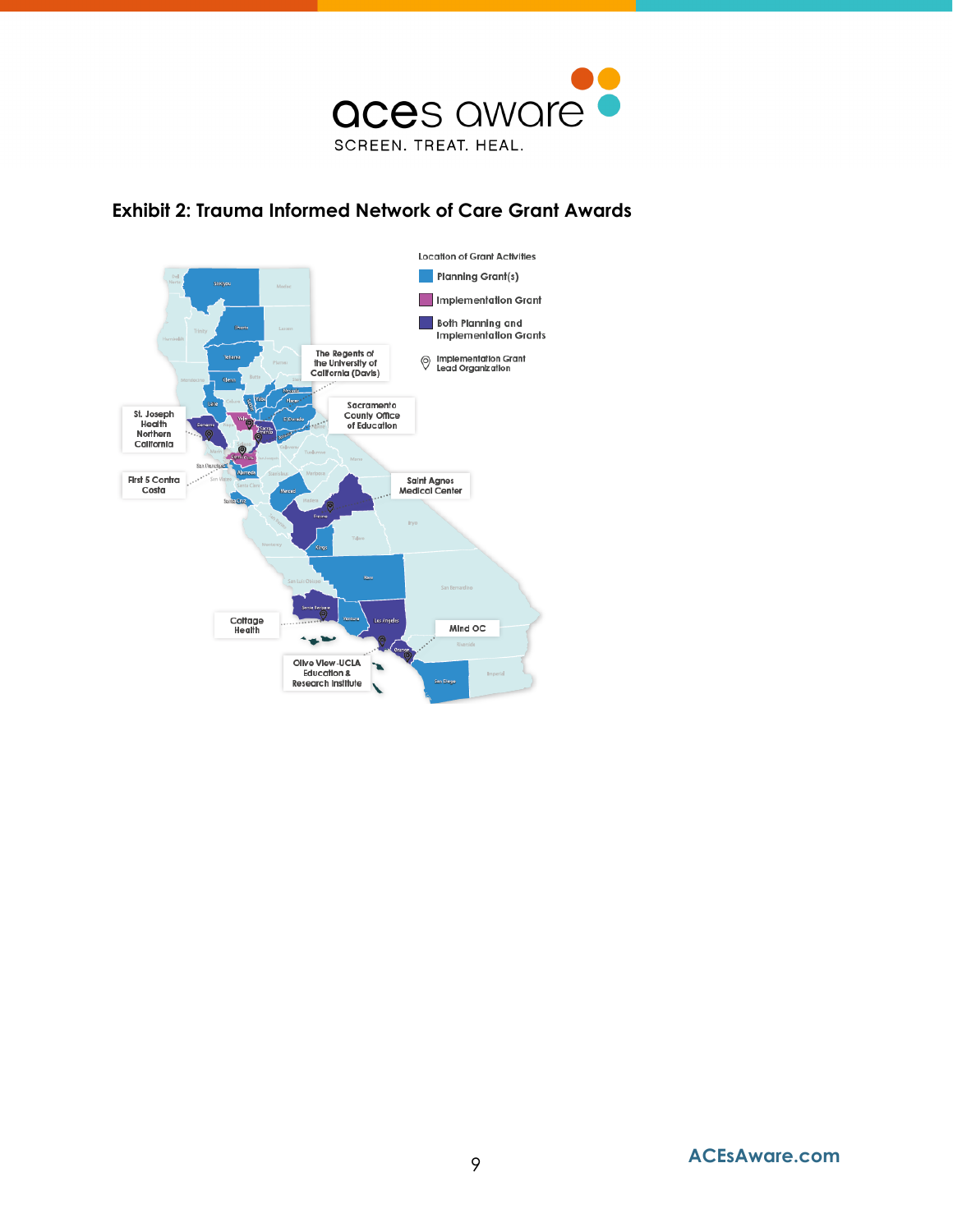

## <span id="page-10-0"></span>Trauma-Informed Network of Care Roadmap

The Trauma-Informed Network of Care Roadmap provides clinical teams,

community-based organizations, and social service agencies with guidance on the key elements and milestones for establishing a robust and effective system for responding to ACE screenings and mitigating the toxic stress response in their communities. The Roadmap outlines milestones – for health care clinical teams, as well as for communities – in a specific and actionable manner that can be applied in a variety of settings and contexts.

To access the information on each Milestone and the full report, please download the Trauma-Informed Network of Care Roadmap at: [https://www.acesaware.org/wp](https://www.acesaware.org/wp-content/uploads/2021/06/Aces-Aware-Network-of-Care-Roadmap.pdf)[content/uploads/2021/06/Aces-Aware-](https://www.acesaware.org/wp-content/uploads/2021/06/Aces-Aware-Network-of-Care-Roadmap.pdf)[Network-of-Care-Roadmap.pdf](https://www.acesaware.org/wp-content/uploads/2021/06/Aces-Aware-Network-of-Care-Roadmap.pdf)

#### **Exhibit 3: Clinical Response to Identification of Toxic Stress**



# <span id="page-10-1"></span>Clinician Directory

ACEs Aware offers a searchable ACEs Aware Clinician Directory and map, which is designed to assist patients, community-based organizations, and social service agencies in identifying ACEs Aware-trained clinicians in their communities.

The ACEs Aware Clinician Directory includes a subset of ACEs Aware certified Medi-Cal providers who have attested to completing the core Becoming ACEs Aware in California training, and are eligible to receive Medi-Cal payment for providing qualified ACE screenings.

MCPs can use this tool to track local clinician engagement and share with patients to identify other providers who are trained in ACE screening and response. MCPs should encourage their network providers to opt-in to the